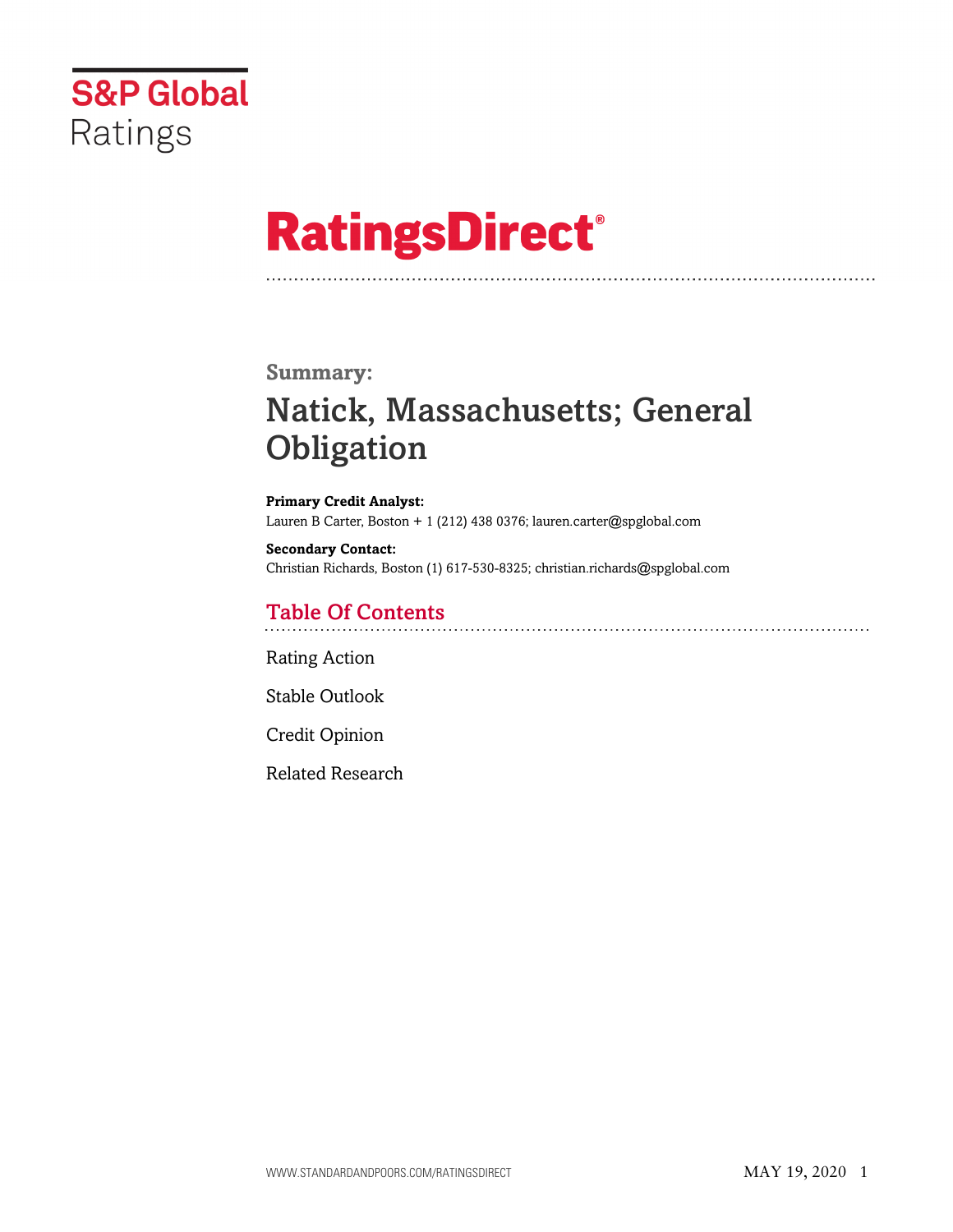# **Summary:** Natick, Massachusetts; General Obligation

| <b>Credit Profile</b> |            |          |  |
|-----------------------|------------|----------|--|
| Natick GO             |            |          |  |
| Long Term Rating      | AAA/Stable | Affirmed |  |
|                       |            |          |  |

# <span id="page-1-0"></span>Rating Action

S&P Global Ratings affirmed its 'AAA' long-term rating on the Town of Natick, Mass.' existing general obligation (GO) debt. The outlook is stable.

We previously assigned the 'AAA' rating to the town's series 2020 general obligation (GO) refunding bonds totaling \$23.8 million on Feb. 27, 2020. These bonds were being issued to refund bonds originally dated June 15, 2011.

Natick's full-faith-and-credit pledge, subject to Proposition 2 1/2 limitations, secures the GO debt. Despite commonwealth levy-limit laws, we did not make a rating distinction between the town's limited-tax GO pledge and general creditworthiness because our analysis of Natick's financial and economic conditions already includes the tax limitation imposed on the town's revenue-raising ability.

Under our criteria, "Ratings Above The Sovereign: Corporate And Government Ratings—Methodology And Assumptions," published Nov. 19, 2013, on RatingsDirect, we rate Natick higher than the sovereign because we believe the town can maintain better credit characteristics than the nation in a stress scenario based on its predominantly locally derived revenue base and our view that pledged revenue supporting bond debt service is at limited risk of negative sovereign intervention. In 2019, local property taxes generated 71% of revenue, which demonstrated a lack of dependence on central government revenue.

#### Credit overview

The rating reflects our view of the town's very strong economy, supported by a wealthy property tax base and high income. In addition, the town's maintenance of very strong budgetary flexibility, with available reserves averaging more than 20% in the past three fiscal years, is due to positive financial performance and strong management, supporting our view of the rating. While the scope of economic and financial challenges posed by the COVID-19 pandemic remains unknown, we believe a prolonged disruption could weaken the town's local economy and impact revenues received from the state. (For more information, see "All U.S. Public Finance Sector Outlooks Are Now Negative," published April 1, 2020, on RatingsDirect.) However, due to very strong management conditions and historically consistent positive results, we expect management to make the necessary budgetary adjustments to maintain balanced operations. Although we think retirement liabilities and costs could pressure the long-term budget, we expect management will likely manage these costs appropriately due to its conservative budgeting and active funding of an other postemployment benefits (OPEB) trust fund. Therefore, we do not expect to change the rating within the outlook period.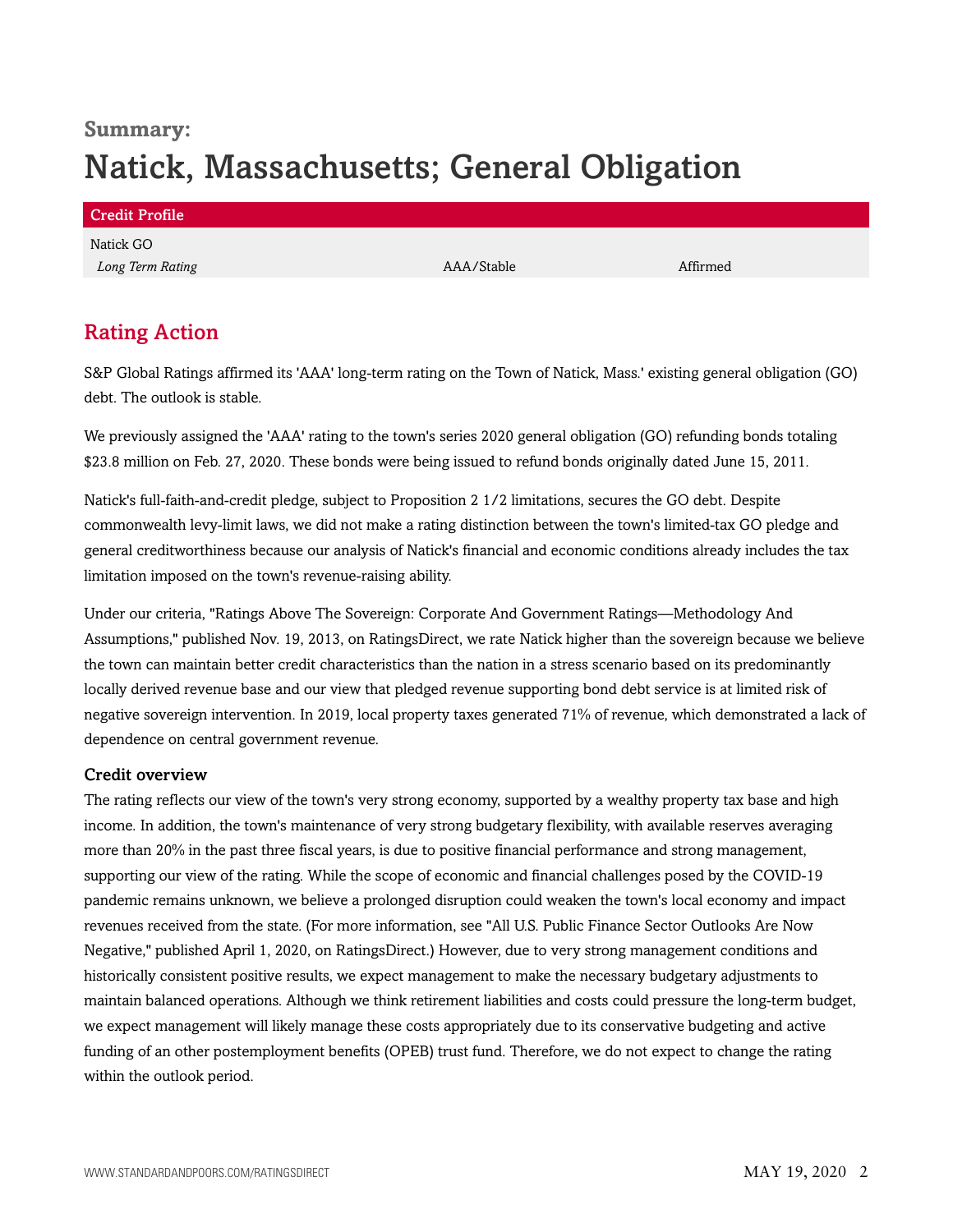The rating further reflects our opinion of the town's:

- Very strong economy, with access to a broad and diverse metropolitan statistical area (MSA);
- Very strong management, with strong financial policies and practices under our Financial Management Assessment methodology;
- Adequate budgetary performance, with balanced operating results in the general fund and at the total governmental fund level in fiscal 2019;
- Very strong budgetary flexibility, with an available fund balance in fiscal 2019 of 19% of operating expenditures;
- Very strong liquidity, with total government available cash at 27.4% of total governmental fund expenditures and 5.2x governmental debt service, and access to external liquidity we consider strong;
- Strong debt and contingent liability position, with debt service carrying charges at 5.3% of expenditures and net direct debt that is 96.4% of total governmental fund revenue, as well as low overall net debt at less than 3% of market value and rapid amortization, with 67.5% of debt scheduled to be retired in 10 years, but a large pension and other postemployment benefit (OPEB) obligation; and
- Strong institutional framework score.

### <span id="page-2-0"></span>Stable Outlook

#### Downside scenario

We could lower the rating if finances were to deteriorate significantly or the town were to experience budgetary pressure due to low pension funding, especially given potential market volatility during the current economic recession, leading to a draw down on reserves.

# <span id="page-2-1"></span>Credit Opinion

#### Very strong economy

We consider Natick's economy very strong. The town, with an estimated population of 36,450, is located in Middlesex County in the Boston-Cambridge-Newton, Mass.-N.H. MSA, which we consider to be broad and diverse. The town has a projected per capita effective buying income of 194% of the national level and per capita market value of \$245,044. Overall, the town's market value grew by 1.9% over the past year to \$8.9 billion in 2020. The county unemployment rate was 2.3% in 2019.

Natick, a primarily residential community, approximately 18 miles from Boston, is part of the Greater Boston area. The town's location along U.S. routes 9 and 128 provides residents with a broad range of employment opportunities across the Boston MSA. In addition, the commuter rail line into Boston enables easy travel to the downtown core.

The local economy remains very strong, in our view, supported by a stable real estate market and continued commercial and residential developments that should underpin near-term stability. The property tax base is 79.3% residential and 20% commercial and industrial. Mathworks, which operates MATLAB, the town's leading employer, is a software developer that has recently expanded its Lakeside campus and has completed a second campus; the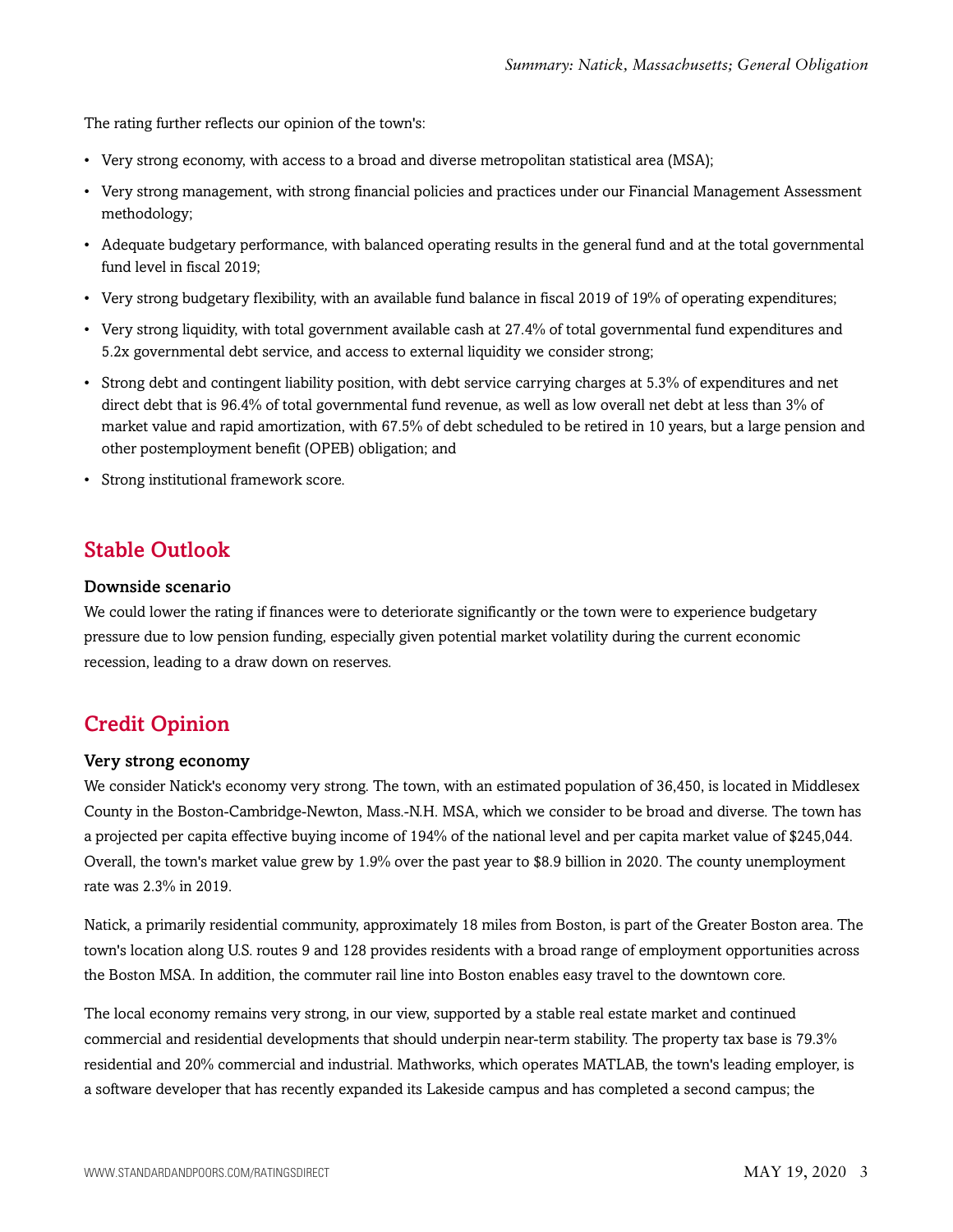company expects to add an estimated 700-1,000 jobs overtime. Additional developments include construction of the Cochituate Rail Trail, the redesign of the Route 27 North Main Street corridor, and the development of a 164-unit apartment complex for those aged 55+. Natick is also making improvements to the MBTA system that serves the town and the region. According to management, the state has invested \$40 million in the local MBTA station. Further, the state has also invested \$18 million on a major throughway that serves the town and \$12 million on the town's rail trail.

We believe because of the town's location and management's intentional economic planning, the incremental tax base will continue to grow. We expect Natick's underlying wealth and income metrics will remain stable, and with access to the broad and diverse Boston MSA, the economy will remain very strong.

The COVID-19 pandemic, in our view, presents an evolving credit risk that could accelerate volatility. We understand that the situation will remain fluid in the short term, and will watch for latent credit stressors for the town, including deterioration in economic and financial performance. Given Natick's stable residential tax base, we believe any economic effects related to COVID-19 will be felt over the long term. (For more information, see "An Already Historic U.S. Downturn Now Looks Even Worse, "published April 16, 2020)

#### Very strong management

We view the town's management as very strong, with strong financial policies and practices under our Financial Management Assessment methodology, indicating financial practices are strong, well embedded, and likely sustainable.

Natick's management highlights include:

- Conservative budgeting;
- Strong budgetary monitoring; and
- Long-term financial and capital plans.

Management submits quarterly reports on budget-to-actual results to the board of selectmen with adjustments made when needed. The town performs a five-year forecast for all long-term financial needs. Management maintains a five-year, semiannually updated capital improvement plan that identifies funding sources for each project. The town has adopted commonwealth guidelines for its investment policy. Management reports holdings, prepared quarterly by the treasurer, to the board through an annual audit.

Natick maintains its own formal debt and reserve policies under its financial management principles. The reserve policy calls for the town to maintain a general stabilization fund balance at a minimum of 2% of revenue with a target of 5%.

Furthermore, the town has taken steps to mitigate exposure to cyber-related risks, and it has been addressing concerns related to climate change that could directly affect taxable properties. For example, it has instituted sustainable practices in its public buildings to save energy. Further, the new Kennedy Middle School and West Natick fire station both will have solar panels. Officials have also indicated that the town has received grants from the municipal vulnerability preparedness grant program, providing support to begin the process of planning for climate change and resilience and implementing priority projects.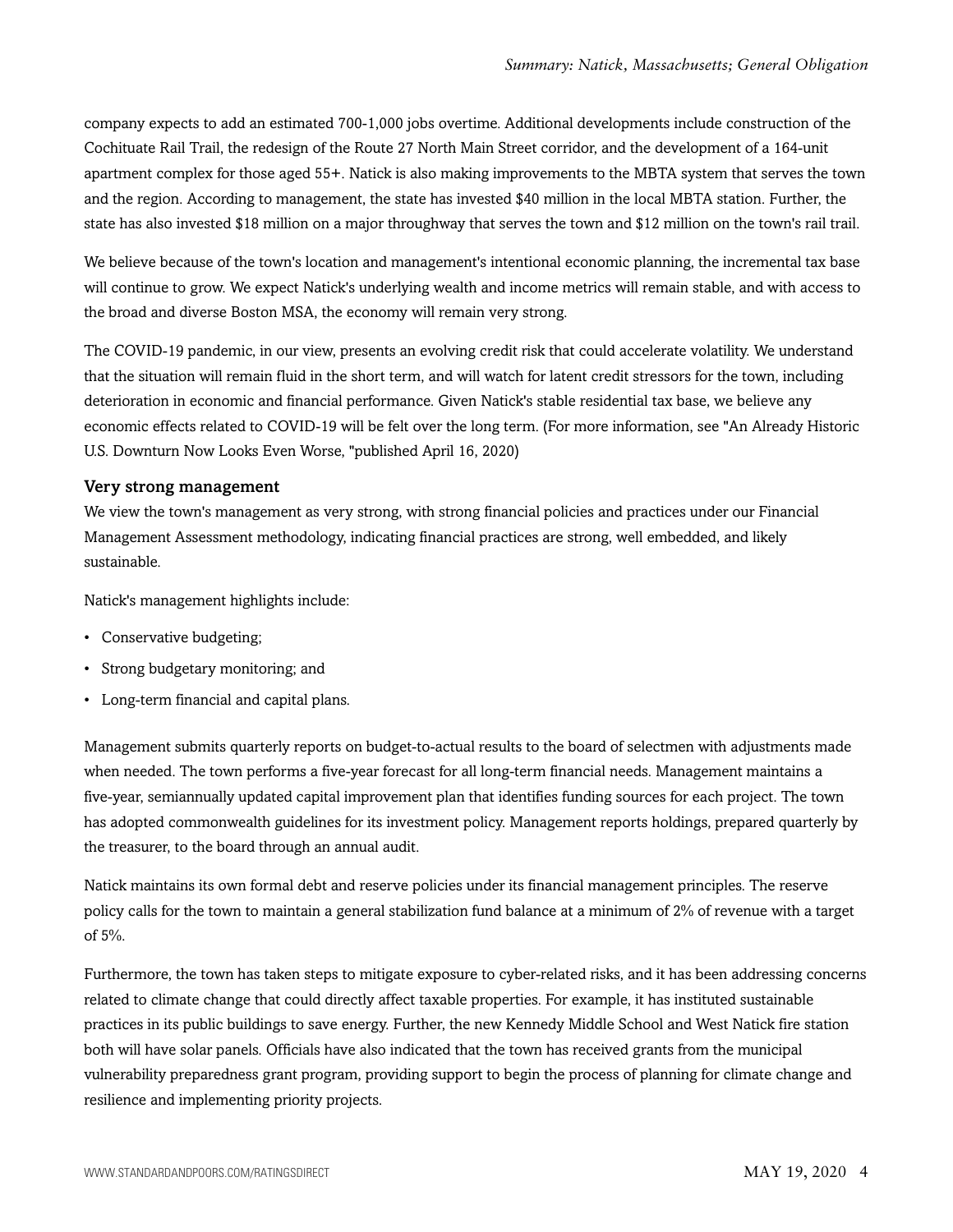#### Adequate budgetary performance

Due to the sudden rapid economic deterioration, we have revised our budgetary performance assessment to adequate from strong. This assessment incorporates heightened near-term uncertainty that exists due to the recessionary pressures related to the COVID-19 pandemic and resulting financial pressures.

Natick's budgetary performance is adequate in our opinion. The town had balanced operating results of negative 0.4% of expenditures in the general fund and of negative 0.3% across all governmental funds in fiscal 2019.

Fiscal 2019 results include adjustments for one-time capital expenditures paid for with bond proceeds. According to management, the fiscal 2019 positive performance was primarily due to overall conservative budgeting that led to higher-than-anticipated revenues. Some of these better performing revenue items included motor vehicle excise taxes, tax titles, and property taxes.

The town's fiscal 2020 budget totals \$172.3 million, a 6.7% increase over fiscal 2019. Officials indicate budget-to-actuals are tracking favorably and they do not expect any major revenue and expenditure changes for the remainder of fiscal 2020 due to COVID-19. Officials indicate that they have halted projects and that current COVID-19-related costs remain very small. In addition, the town is applying for state aid to cover any COVID-19 related costs. Officials do not currently expect any major delinquencies from the last set of property tax revenue; the town collects these revenues quarterly. We believe potential revenue and expenditure volatility is likely due to the current economic and health environment beginning in fiscal 2021, which could pressure the town's financial performance.

Recurring revenues and expenditures have generally come in on budget, at year-end. Property taxes are the largest general fund revenue source, accounting for 71% of audited revenues in 2019. State aid was 19% and excise taxes 4%. Along with local excise taxes, we believe that school and unrestricted aid is likely to be the largest revenue pressure over the next few years, although the state has not yet released fiscal 2021 aid figures. We understand management is adjusting its fiscal 2021 budget to account for revenue reductions in these areas, but we believe significant uncertainty remains in projecting actual receipts. Looking ahead, while Natick has not yet completed its fiscal 2021 budget, which it is in the process of doing, we do not anticipate a significant change in its revenue or expense profile. Officials indicate that they are adjusting their originally proposed budget to account for potential COVID-19-related impacts. As towns statewide are finalizing their 2021 budgets, the state has not yet released projected aid figures, and we believe the likelihood of midyear cuts in 2021 is high. Consequently, we believe the economic shock from COVID-19 restrictions presents an indeterminable revenue risk to many municipalities in the state, including Natick, which we have reflected in our assessment of the town's budgetary performance. If the town is able to manage revenue reductions while producing approximately balanced results, we could revise our view of budgetary performance to strong.

#### Very strong budgetary flexibility

Natick's budgetary flexibility is very strong, in our view, with an available fund balance in fiscal 2019 of 19% of operating expenditures, or \$29.9 million.

Available funds include assigned and unassigned fund balances, as well as a variety of stabilization funds within the general fund that management could make available for general operational use. While Natick recognizes that the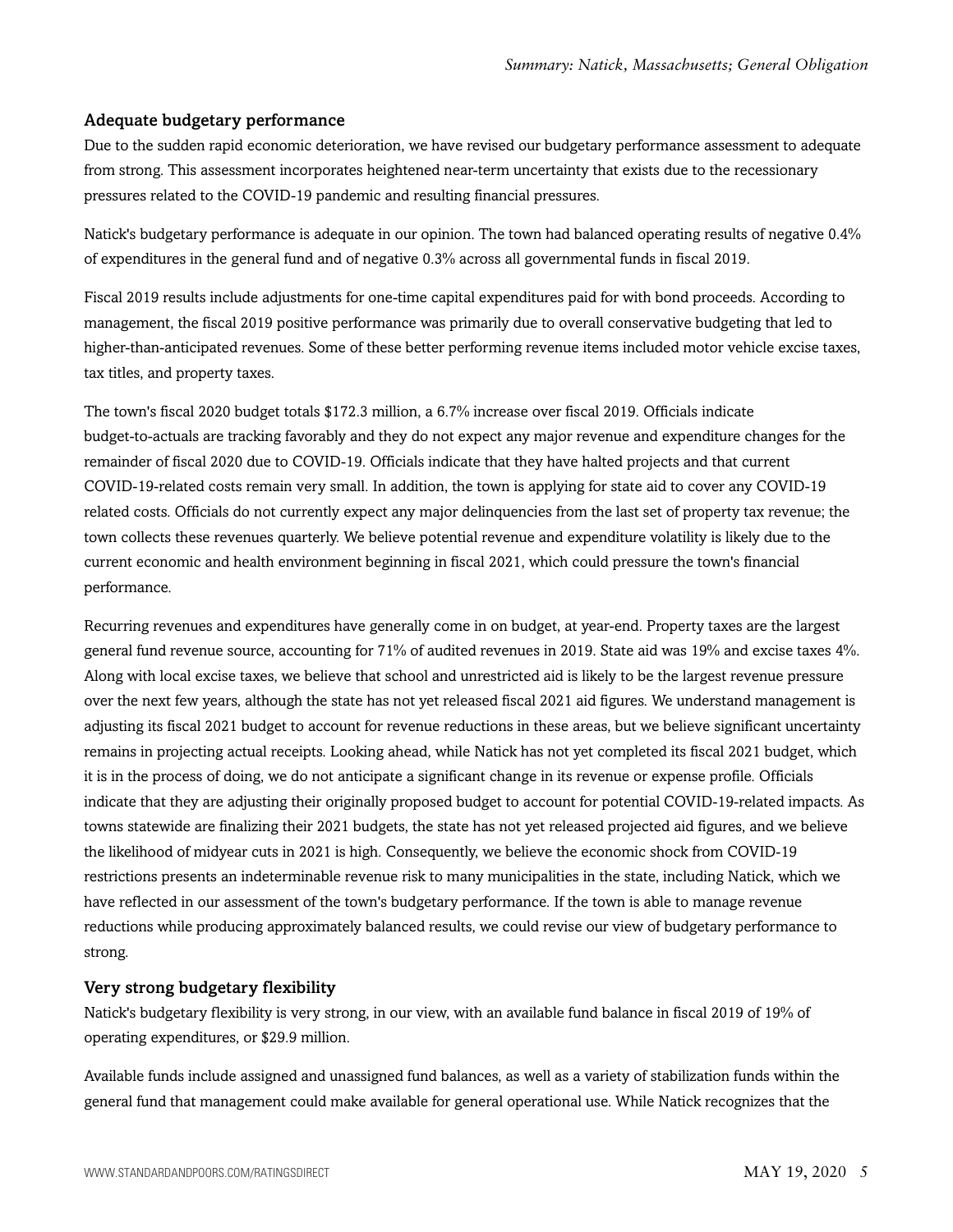effects of the COVID-19 pandemic and the current recession are uncertain, it is modifying its fiscal 2021 budget accordingly. Management has approval from the board of selectmen to use 25% of general stabilization, over \$1 million, for fiscal 2021. If available reserves were to decline materially and management was unable to replenish them, we could revise our view of budgetary flexibility to strong and, should reserves decline significantly, this could pressure the rating.

#### Very strong liquidity

In our opinion, Natick's liquidity is very strong, with total government available cash at 27.4% of total governmental fund expenditures and 5.2x governmental debt service in 2019. In our view, the town has strong access to external liquidity if necessary.

Natick regularly accesses the bond market by frequently issuing debt, supporting its strong access to external liquidity. We also believe Natick's liquidity profile is conservative with no high exposure to refinancing risk, debt, or other potential obligations that could pose a risk to liquidity. Therefore, we expect the liquidity profile will likely remain very strong over the next two fiscal years.

#### Strong debt and contingent liability profile

In our view, Natick's debt and contingent liability profile is strong. Total governmental fund debt service is 5.3% of total governmental fund expenditures, and net direct debt is 96.4% of total governmental fund revenue. Overall net debt is low at 1.9% of market value, and approximately 67.5% of the direct debt is scheduled to be repaid within 10 years, which are in our view positive credit factors.

Natick has approximately \$184.2 million of direct debt outstanding. We understand that the town expects to issue debt in the next two to three years for various capital projects including preservation of infrastructure. However, due to the current recession, officials have not solidified issuance amounts. Depending on how much the town decides to issue for these projects, we could weaken our view of the town's debt profile.

#### Pension and other postemployment benefits

- In our opinion, a credit weakness is Natick's large pension and OPEB, particularly given the pension system and OPEB trust low funded ratios.
- While the use of an actuarially determined contribution (ADC) is a positive, we believe some of the assumptions used to build the pension ADC reflect what we view as slightly weak assumptions and methodologies, which we believe increases the risk of unexpected contribution escalations.
- Although OPEB liabilities are funded on a pay-as-you-go basis, costs remain low despite the large liability, and we expect the town will continue adding to its OPEB trust fund.

As of June 30, 2019, the town participates in the following pension and OPEB plans:

- Natick Contributory Retirement System: 60.2% funded with a \$92.8 million proportionate share of the net pension liability.
- Town of Natick OPEB plan, a single-employer, defined-benefit plan that provides health, dental, and life insurance to retirees and their beneficiaries: 2% funded with and a net OPEB liability of \$181.7 million.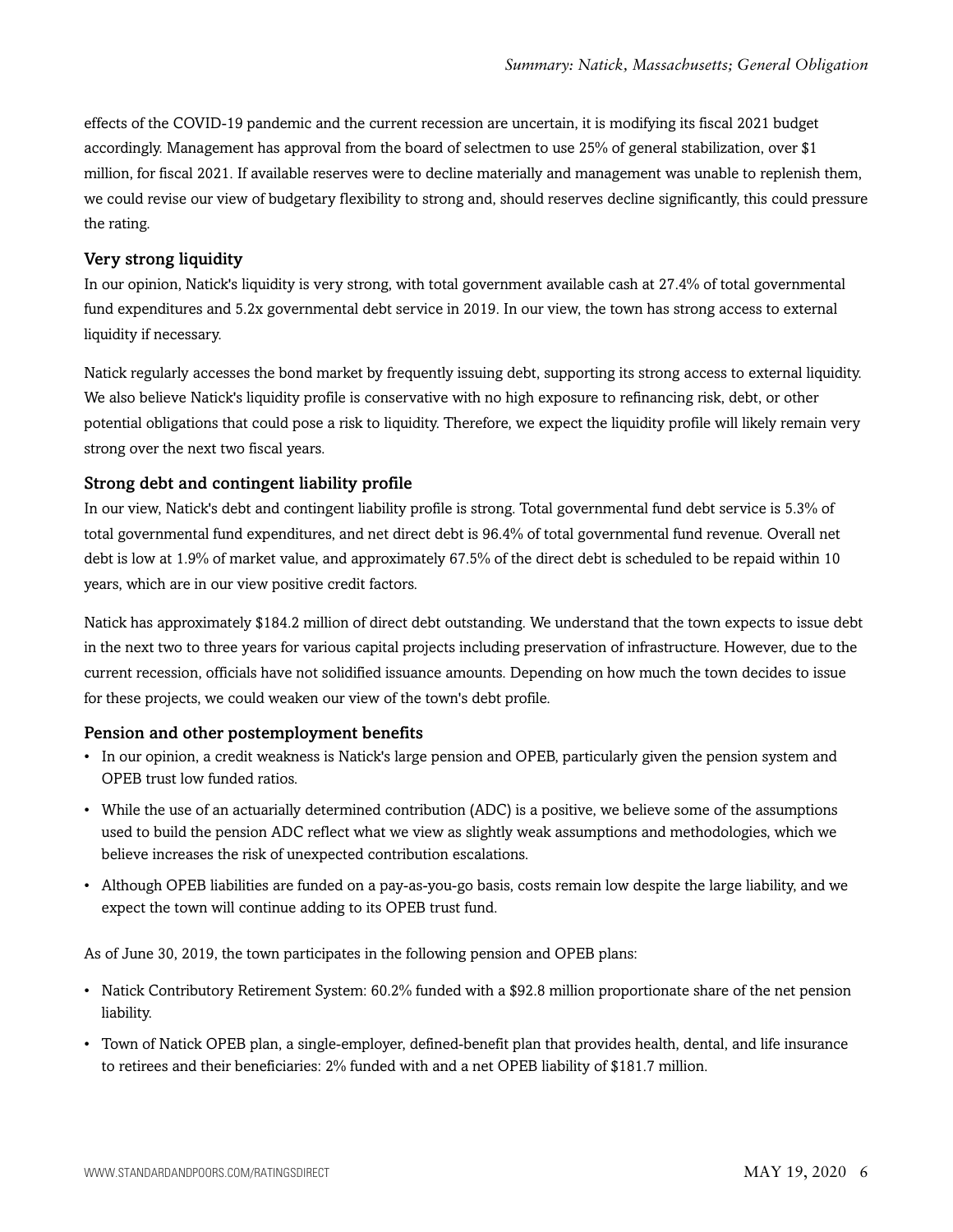In our opinion, a credit weakness is Natick's large pension and OPEB obligation. Natick's combined required pension and actual OPEB contributions totaled 8.2% of total governmental fund expenditures in 2019. Of that amount, 5.4% represented required contributions to pension obligations, and 2.8% represented OPEB payments. The town made its full annual required pension contribution in 2019. The Natick Contributory Retirement System is a multiple-employer, defined-benefit pension plan. However, the town accounts for nearly 98.5% of the total system liability. We understand that the system revised its discount rate downward from 7.38% to 7.25%. However, we still believe this discount rate is high for municipal systems and could lead to volatile contributions. While Massachusetts requires all pension systems to achieve full funding no later than 2040, Natick has planned to achieve full finding by 2030. We generally view closed amortization schedules as positive but for the Natick system to meet its adopted funding schedule to achieve full funding in 2030 costs must rise, given the low funded ratio. The town met our static funding metric in the most recent year, but did not meet the minimum funding progress calculation, indicating that the system is addressing current costs but not fully making headway addressing its unfunded liabilities. However, the adopted schedule shows the unfunded liability decreasing, suggesting the system's performance might improve in the near future.

Natick also provides OPEB to retirees, which is funded on a pay as you go basis. The town established an OPEB trust fund in fiscal 2011 to finance this liability. The trust fund balance was \$4.1 million. We believe that Natick's large pension and OPEB liabilities could pressure the budget during the next few fiscal years, particularly if actuarial assumptions are not met. Should costs grow, particularly if OPEB pay-as-you-go costs were to rise, with no material progress in prefunding the liability, we could revise our view of the town's plan for addressing its retirement liabilities.

#### Strong institutional framework

<span id="page-6-0"></span>The institutional framework score for Massachusetts municipalities is strong.

# Related Research

- S&P Public Finance Local GO Criteria: How We Adjust Data For Analytic Consistency, Sept. 12, 2013
- Criteria Guidance: Assessing U.S. Public Finance Pension And Other Postemployment Obligations For GO Debt, Local Government GO Ratings, And State Ratings, Oct. 7, 2019

| Ratings Detail (As Of May 19, 2020) |            |          |
|-------------------------------------|------------|----------|
| Natick GO                           |            |          |
| Long Term Rating                    | AAA/Stable | Affirmed |
| Natick GO                           |            |          |
| Long Term Rating                    | AAA/Stable | Affirmed |
| Natick GO                           |            |          |
| Long Term Rating                    | AAA/Stable | Affirmed |

Certain terms used in this report, particularly certain adjectives used to express our view on rating relevant factors, have specific meanings ascribed to them in our criteria, and should therefore be read in conjunction with such criteria. Please see Ratings Criteria at www.standardandpoors.com for further information. Complete ratings information is available to subscribers of RatingsDirect at www.capitaliq.com. All ratings affected by this rating action can be found on S&P Global Ratings' public website at www.standardandpoors.com. Use the Ratings search box located in the left column.